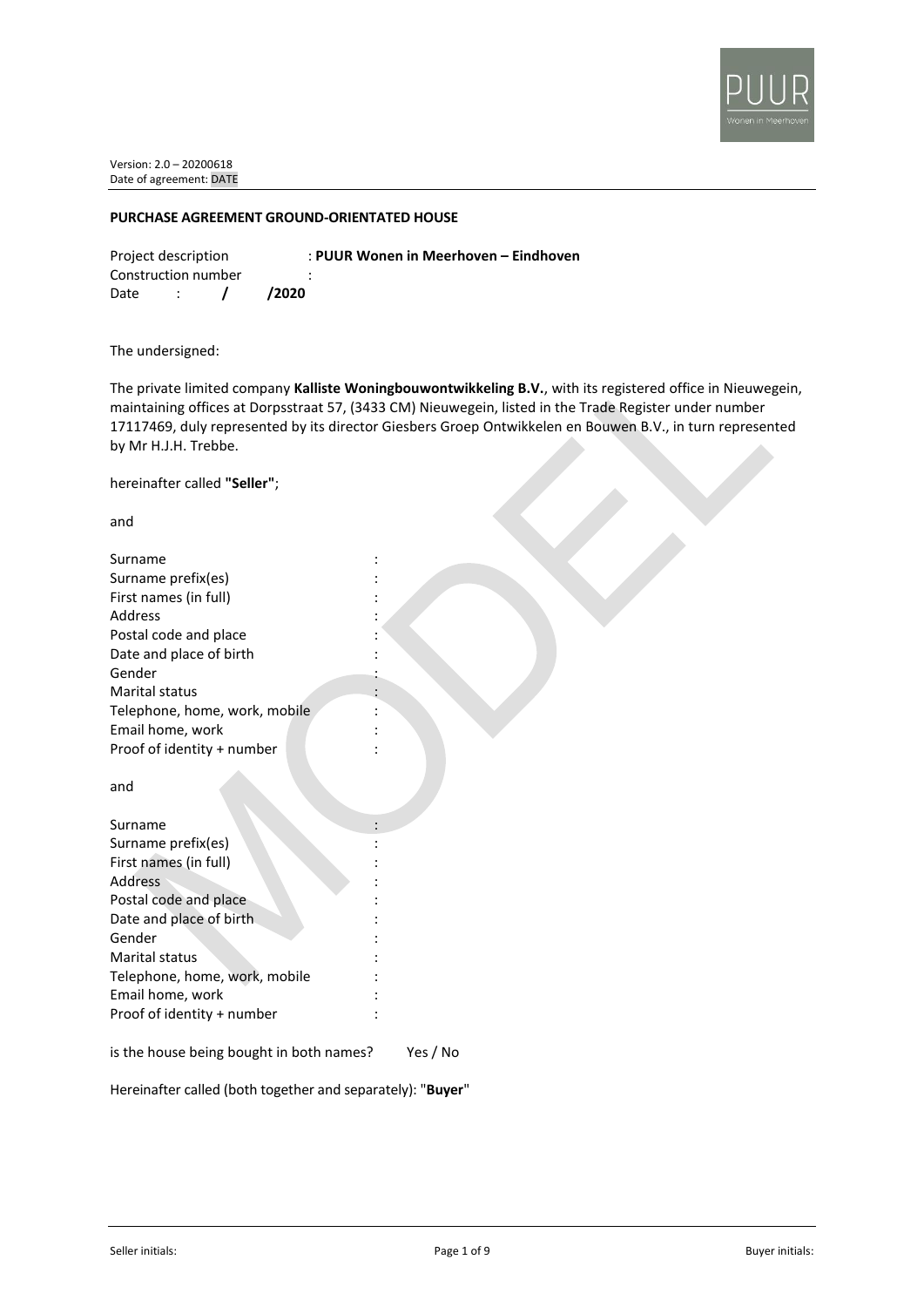

# **Have as of / /2020 agree as follows:**

**I.** Seller sells to Buyer, who buys from Seller:

a plot of land with the existing structures and/or surfacing, measuring approximately  $m^2$  and an apartment right entitling the holder to the 1/ share of the land, including the right to make exclusive use of the parking space on the land, indicated on the accompanying (division) drawing marked with apartment index , in accordance with the situation drawing filed with a notary at the firm of **Taylor Wessing** in **Eindhoven (Appendix 1)**, indicated with construction number , located in Eindhoven, with the certified relevant technical description and drawing(s) and - in so far as present change schedules, all form part of this agreement, known locally as **PUUR Wonen in Meerhoven – Eindhoven**, recorded in the land registry as Municipality of section number(s) hereinafter called the "**Property Sold**".

Buyer hereby expressly accepts the charges and/or encumbrances described in **Appendix 3**, signed by the parties and forming an integral part of this agreement.

- **II.** This purchase agreement only relates to the Property Sold. Buyer will conclude the attached building contract **(Appendix 2)** for the preparation of the inner courtyards and the realisation of a house.
- **III.** The total purchase price of the Property Sold amounts to:

|    | Total $(A+B)$ =                                                                                                                                                                    | EUR | .00 |
|----|------------------------------------------------------------------------------------------------------------------------------------------------------------------------------------|-----|-----|
| В. | Amount due (including tax) on the purchase price and additional costs<br>due as at the date stated at the beginning of this agreement,<br>calculated in accordance with Article 4. | EUR | .00 |
| Α. | Purchase price Property Sold and additional costs (including tax)                                                                                                                  | EUR | .00 |

Seller will ensure that this agreement is filed with the notary referred to under I and that a copy of this agreement, together with the aforementioned appendices, certified by both parties, is made available to Buyer.

The turnover tax included in the purchase price is calculated at a percentage of **21**%, in accordance with the provisions of the Turnover Tax Act 1968.

**IV.** Buyer will sign the building contract (**Appendix 2**) simultaneously with or on the same day as the signing of this purchase agreement. Until the actual transfer, the building contract together with the purchase agreement concluded between Buyer and Kalliste Woningbouwontwikkeling B.V. form an integral whole. Until the actual transfer, in the event of termination or failure to conclude or otherwise nullification of one agreement, the other agreement will also and automatically be terminated, not be concluded or nullified, regardless of which party invokes the termination of which agreement. The purchase agreement does not fall under the Woningborg guarantee scheme for new construction.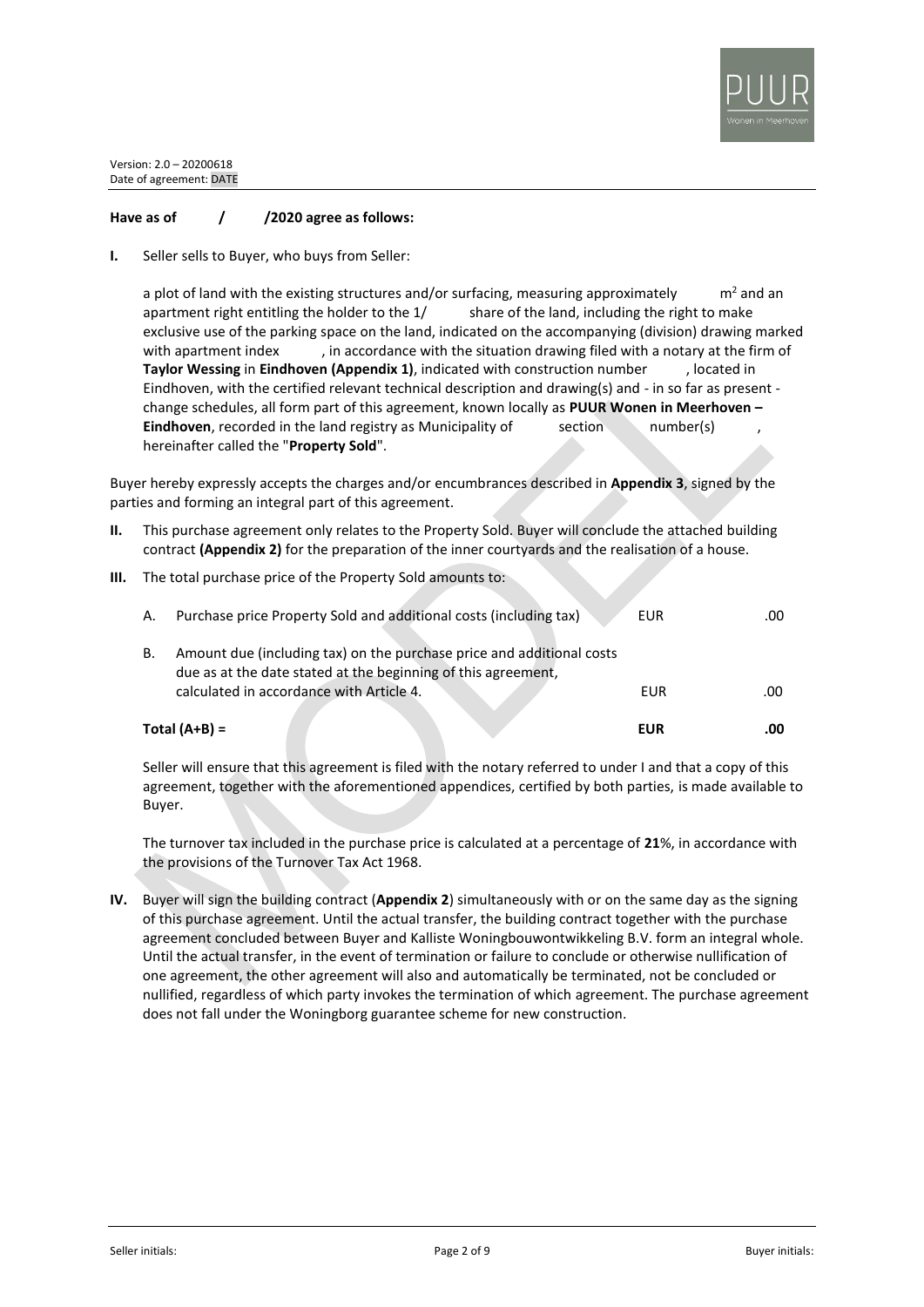

### **This agreement has been entered into under the conditions below.**

### **Article 1: Transfer**

The transfer of the Property Sold will take place by deed to be executed before **Taylor Wessing in Eindhoven**, his deputy or successor, at a time to be determined by that notary, as soon as possible, but within six weeks after it has been established that this agreement can no longer be terminated under Article 6 of this agreement and has been concluded in accordance with Article 1a of this agreement, as well as after the conditions subsequent or precedent referred to in this agreement and the building contract referred to under II have lapsed or have been fulfilled.

If at the time of transfer the Property Sold is still owned by a third party, Buyer will accept that - if Seller so desires - that third party transfers directly to Buyer, possibly by collective deed.

### **Article 1a: Time for reflection**

A copy of the agreement signed by both parties will be provided to Buyer. After Seller has also signed the purchase agreement, a copy of the purchase agreement signed by both parties will be provided to Buyer. Buyer is entitled to terminate the purchase agreement (time for reflection) during a period of one calendar week following the provision to Buyer of the agreement signed by both parties. The date on which Buyer issued the termination statement is regarded as the date of termination.

#### **Article 2: Deviating plot size**

- **1.** Difference between the actual size of the Property Sold and the size stated above does not give rise to any legal claim for compensation in this respect.
- **2.** If, pursuant to a government regulation or any other valid reason, Seller changes the situation of the building compared to the situation drawing applicable under the purchase agreement, Seller will deposit the changed situation drawing with the notary appointed for that purpose and provide it to Buyer.

# **Article 3: Deposit / bank guarantee / pledging of building deposit**

- **1.** Within two (2) months after signing this agreement, Buyer will pay to the notary mentioned under I of this agreement a deposit equal to 10% of the purchase price. This amount serves as security for the fulfilment of Buyer's obligations towards Seller under this purchase agreement. Instead of the aforementioned deposit, Buyer can, within the set two (2) months, have a bank guarantee provided for the same amount. A bank guarantee must comply with Article 20 of the General Conditions accompanying the building contract.
- **2.** Buyer authorises the notary mentioned under I of this agreement to transfer the deposit of 10% of the purchase price to Seller if and as soon as transfer has taken place. This amount will then be deducted from the purchase price.
- **3.** If Buyer has provided Seller with a bank guarantee within the meaning of this article, this will lapse on the date of payment of the purchase price.

# **Article 4: Payment of purchase price**

- **1.** Payment of the purchase price takes place upon transfer.
- **2.** Payment of the aforementioned purchase price and the other costs, duties and taxes takes place via the firm of the notary.
- **3.** Buyer will pay the amount due before signing the deed of transfer by crediting one of the notary's client's accounts with same-day funds availability.
- **4.** The purchase price includes the amount calculated by the Seller on the land costs, which are already due as of the date stated at the beginning of this agreement.
- **5.** Seller will charge Buyer an annual interest rate of **4.0%** (plus tax) on the purchase price (excluding tax). This interest is payable by Buyer as of 1 December 2020 until the date of execution of the deed of transfer by which the purchase price is paid.
- **6.** In the event of non-compliance within the period of six (6) weeks as mentioned in Article 1, Buyer owes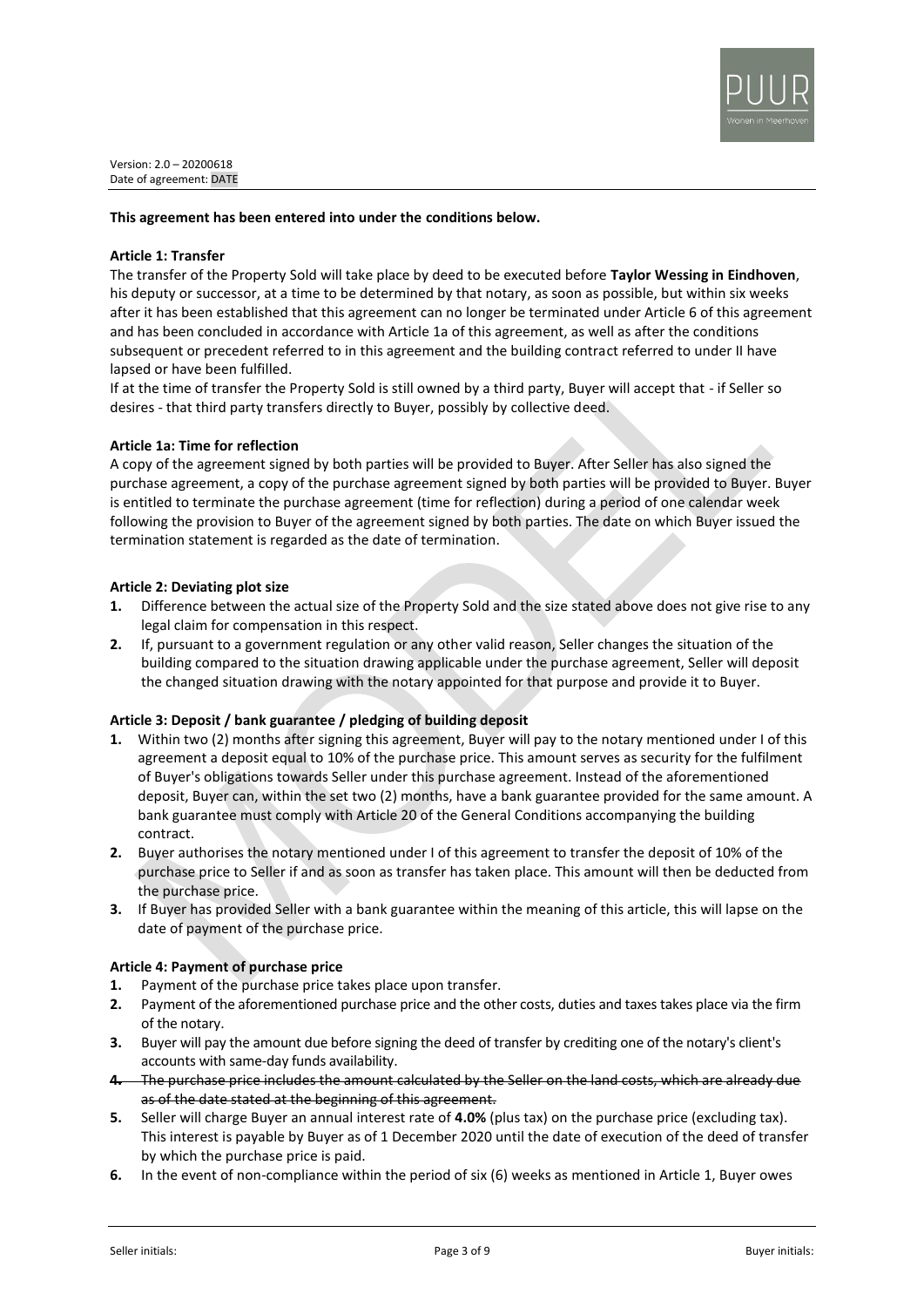

> Seller the penalty as laid down in Article 17(3)(b) until the date of execution of the deed of transfer by which the purchase price is paid. Any reason for the delay is, without exception, entirely at Buyer's expense.

# **Article 5: Government grant**

No government grant is provided.

# **Article 6: Condition subsequent: financing**

- **1.** This agreement is entered into subject to the condition subsequent that Buyer that Buyer obtains, within two (2) months of signing this agreement, a mortgage loan proposal with a monthly obligation of no more than **EUR** ... **.00** on terms and conditions normally applied by major lending institutions, based on a mortgage loan of **EUR .00** with a fixed-interest period of 20 years.
- **2.** No National Mortgage Guarantee is required with regard to the financing referred to in paragraph 1 of this article.
- **3.** If the condition mentioned in this article is not fulfilled, Buyer has the right to send Seller a registered letter or fax message with confirmation of dispatch, at the latest within eight (8) days after expiry of the term applicable for the fulfilment of the condition in question, to invoke the termination of the agreement, as a result of which the agreement between the parties will be terminated by operation of law. Termination invoked under this article will be accompanied by a written rejection by a financial institution of good repute in the Netherlands and established in a Member State of the EU.
- **4.** If the financing conditions accepted by Buyer are not (or no longer) extended by the lender until the date of transfer, Buyer will apply for a new mortgage loan as soon as he has been informed of the probable date of transfer (whether or not by or on behalf of Seller). If Buyer is unable to obtain a new loan against the monthly obligation referred to in paragraph 1 of this article, Buyer will be entitled to invoke termination of the agreement by registered letter fax message with confirmation of dispatch before or no later than the date of transfer.
- **5.** The parties will take all necessary steps that may lead to the fulfilment of the condition set out in paragraph 1 of this article, and refrain from doing anything which might impede such fulfilment. If the termination invoked under paragraph 3 of this article is based on non-compliance with the aforementioned obligations, the purchase agreement will be terminated by operation of law and the defaulting party will owe the other party an amount equal to 10% of the purchase price by way of penalty. Termination will be invoked by registered letter or fax with confirmation of dispatch.

# **Article 7: Costs**

All costs and duties related to the sale and transfer are included in the total purchase price.

### **Article 8: Irrevocable permit**

For the purposes of this agreement, permit/approval means an irrevocable permit/approval, as well as a permit/approval against which:

- a notice of objection has been lodged within six weeks of publication of the permit or against which a request for suspension has also been lodged, which request for suspension has been rejected, or
- within a period of six weeks of publication of the decision on the objection, an appeal has been lodged and against which a request for suspension has also been lodged, which request for suspension has been rejected, or
- the appeal lodged with the district court was dismissed as unfounded and an appeal was lodged with the Administrative Jurisdiction Division of the Council of State within six weeks of the publication of that decision, but no application for a preliminary relief was lodged with the President of the aforementioned Division; or
- the appeal lodged with the district court was declared unfounded and an appeal was lodged with the Administrative Jurisdiction Division of the Council of State within six weeks after publication of that decision, as well as an application for preliminary relief with the President of the aforementioned Division, which application was rejected.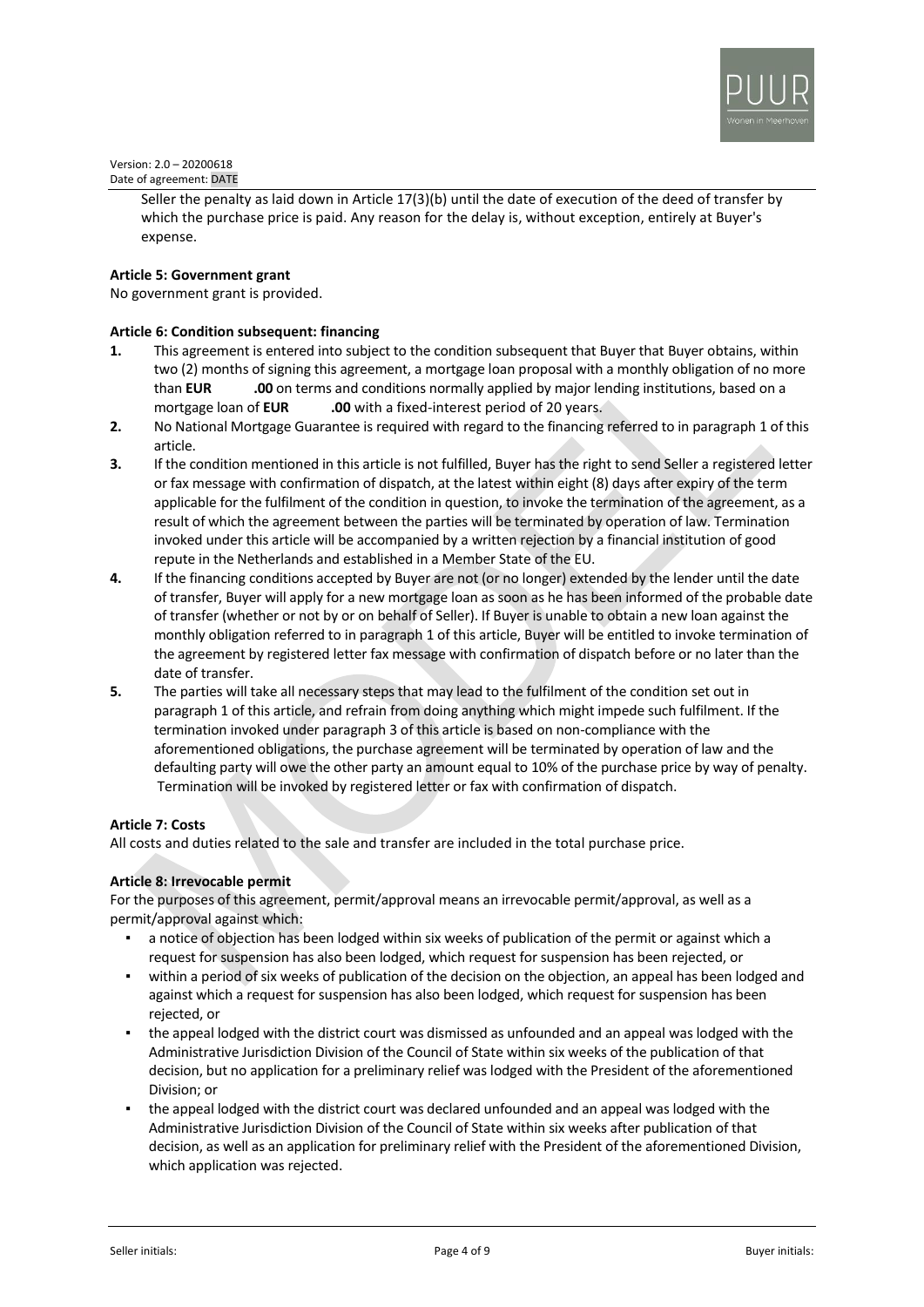

### **Article 9: Realisation of house/integral agreement**

**1.** Buyer today also signs a building contract for the construction of a house, including any desired expansion possibilities / options, hereinafter called the "Building Contract" (**Appendix 2**). The Building Contract is an appendix to the present purchase agreement. The Building Contract is based on a model that has not yet been approved by Woningborg, which is a guarantor for, among other things, the quality and finishing of the house. With regard to the Building Contract, the time for reflection period set out in Article 1 of the building contract will explicitly commence from today.

### **Article 10: Conditions subsequent**

- **1.** This agreement is entered into under the conditions subsequent that by no later than 9 months after the signing of this agreement by Buyer:
	- a. Woningborg has issued proof of plan acceptance for the project, of which the house mentioned in the preamble to this agreement forms part;
	- b. in respect of the project of which the house mentioned in the opening words of this agreement forms a part, the required single permit has been issued, it has acquired formal legal force and can therefore no longer be annulled and, if applicable to the house in question, in respect of the options already chosen or to be chosen from the buyers option list dated  $\frac{1}{2}$ , number , the required single permit has also been issued, has acquired formal legal force and can therefore no longer be annulled;
	- c. at least 39 of the 56 houses of the present plan as referred to in the appendices have been sold, in accordance with the present purchase agreement and the building contract inextricably linked thereto, of which the time for reflection and a possible termination period for financing have expired unused, unless Seller (on behalf of Developer) informs Buyer in writing within this period that, despite the fact that this condition has not been met, the commitments from this agreement have nevertheless taken effect;
	- d. that the site of which the Property Sold is part has been delivered ready for construction by the municipality;
	- e. for the project, of which the house referred to in the opening words of this agreement forms a part, any permit required under the Nature Conservation Act has been issued, has acquired formal legal force and can therefore no longer be annulled, unless Developer informs Buyer in writing within the stipulated period that, on the basis of the preliminary investigation carried out into any activities required under said Act, it is not necessary to apply for such a permit.
	- f. that Seller has acquired an unconditional right to transfer of the Property Sold on the basis of a signed purchase / issue agreement;

In connection with the above, Seller is expressly entitled to unilaterally cancel the condition precedent referred to under c. and d. with regard to the present agreement if the relevant sales ratio is not achieved and/or the site has not yet been delivered (completely) ready for construction and Seller does wish to commence the construction of the house, regardless of whether one sub-project will go ahead and the other sub-project will not, exclusively at the discretion of Seller.

- **2.** If and as soon as the conditions precedent mentioned in paragraph 1 of this article have been fulfilled, Seller will inform Buyer thereof in writing within fourteen (14) calendar days.
- **3.** If and as soon as Seller suspects that one or more of the conditions precedent referred to in paragraph 1 of this article will not be fulfilled within the period mentioned in the first paragraph, Seller has the right to send Buyer a written request for extension before expiry of said period. If Buyer so wishes, he will then sign the request for extension before expiry of the term. Signing after expiry of the term has no effect. In that case, the present agreement will be deemed not to have been concluded.
- **4.** With respect to Articles 3 and 6 of the agreement, the date of agreement or the date of signing by Buyer or the date of receipt by Seller of the agreement signed by Buyer, serves as the reference date and not the moment on which all conditions mentioned in Article 10 have been fulfilled.

#### **Article 11: Government**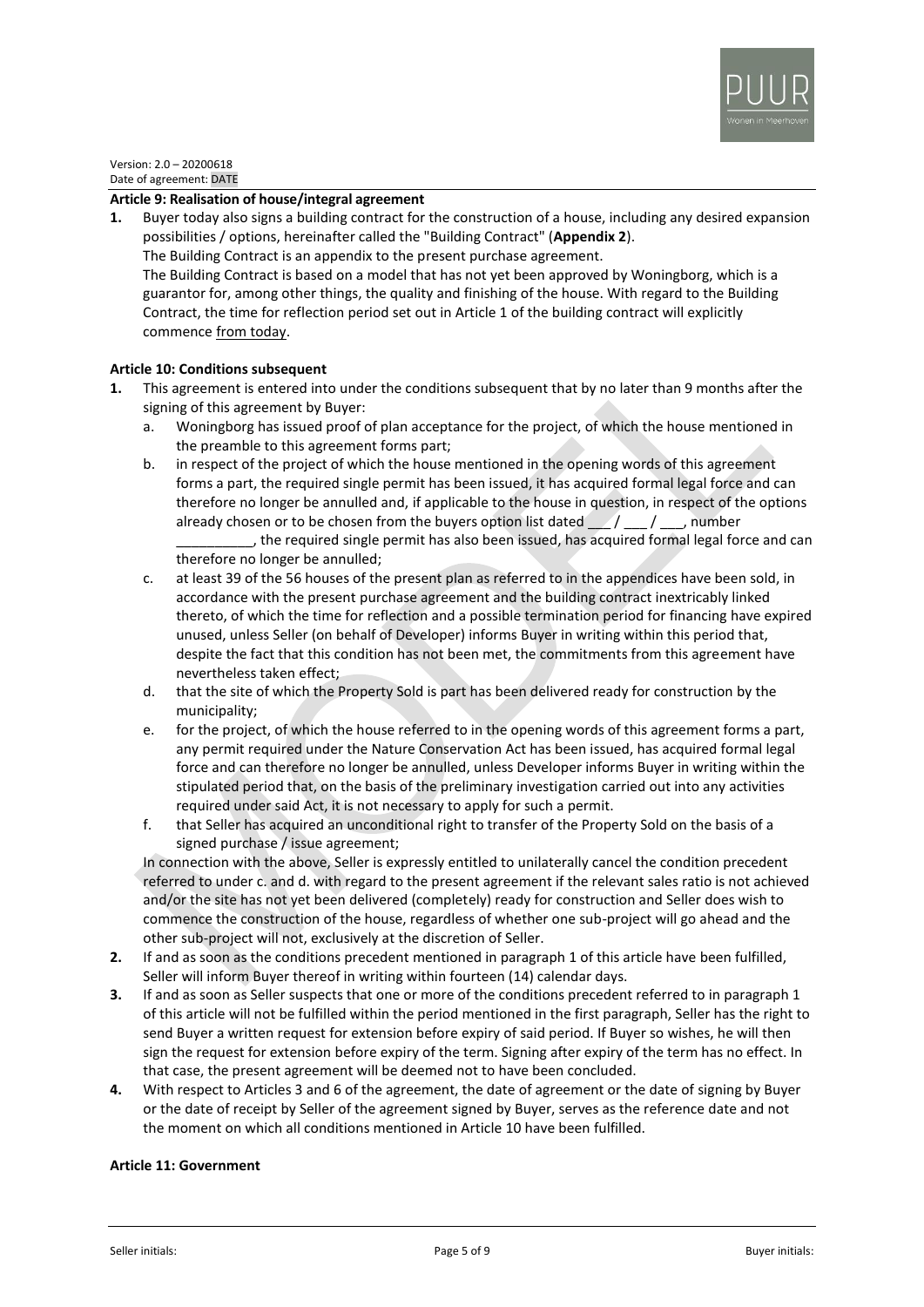

Seller has concluded an agreement with the Municipality of Eindhoven for the development of PUUR Wonen in Meerhoven. If the Municipality of Eindhoven fails to fulfil its obligations under said agreement or fails to fulfil them on time, as a result of which Seller cannot fulfil its obligations under the present purchase agreement with Buyer or cannot fulfil them on time, Buyer cannot enforce any rights against Seller to compensation for any loss, costs or interest.

## **Article 12: Several liability**

The obligations to be borne by Buyer are indivisible. In case two or more persons are Buyer, both parties are jointly and severally liable for the obligations resulting from this agreement.

### **Article 13: Mortgage**

Buyer declares to (partially) finance the purchase price and the contract sum by means of a mortgage loan. Furthermore, Buyer will, within two (2) months after signing this agreement, but (if this time is earlier) at the latest at the time of the notarial transfer, prove by means of documentary evidence (mortgage offer) that the balance of this mortgage, whether or not increased by own funds, is sufficient to pay the total purchase price and the contract sum. In this context, Buyer will also, within the same period of time, provide proof that payments from the mortgage deposit will only be made by the relevant lending institution after receipt of the original construction invoices.

Buyer will ensure that the period of validity of the mortgage offer is extended in time so that the mortgage offer is still valid at the time of execution. In so far as this does not conflict with Article 6.

Seller accepts no liability for the (financial) consequences of the expiry and/or extension of mortgage offers, which have been made to Buyer.

Buyer is free to choose a mortgage lender. Buyer is informed that the mortgage offer should preferably have the same term (in accordance with Article 10) as this agreement. A shorter term of the mortgage offer can lead to additional costs for Buyer with regard to the home loan.

# **Article 14: Disposal**

Prior to the transfer, Buyer is not allowed to transfer his rights and obligations under this agreement to third parties or to dispose of the house without the express written consent of Seller. The transfer of economic ownership prior to transfer also requires Seller's written consent. Permission may be given subject to conditions.

Any act contrary to the foregoing will be null and void in respect of Seller and will be deemed not to have been carried out. Buyer indemnifies Seller against claims from third parties for violation of this prohibition.

#### **Article 15: Personal data**

Buyer acknowledges and agrees that Seller will, if necessary, make Buyer's personal data available to the contractor, suppliers and third parties who will be involved in the realisation of the house. All in compliance with the General Data Protection Regulation.

#### **Article 16: Easements and real rights**

Buyer declares, at the request of Seller, the municipality or any other public authority, to cooperate in the establishment of any real rights or easements that may prove necessary on the basis of the plan to be realised. Buyer will be timely informed hereof by the notary via the (draft) deed of transfer.

#### **Article 17: Termination of the purchase agreement**

**1.** In the event of non-performance or late performance of the agreement other than due to nonattributable failure (force majeure), the defaulting party will be liable for all resulting damage to the other party with (recovery) costs and interest, regardless of whether the defaulting party is in default within the meaning of the following paragraph.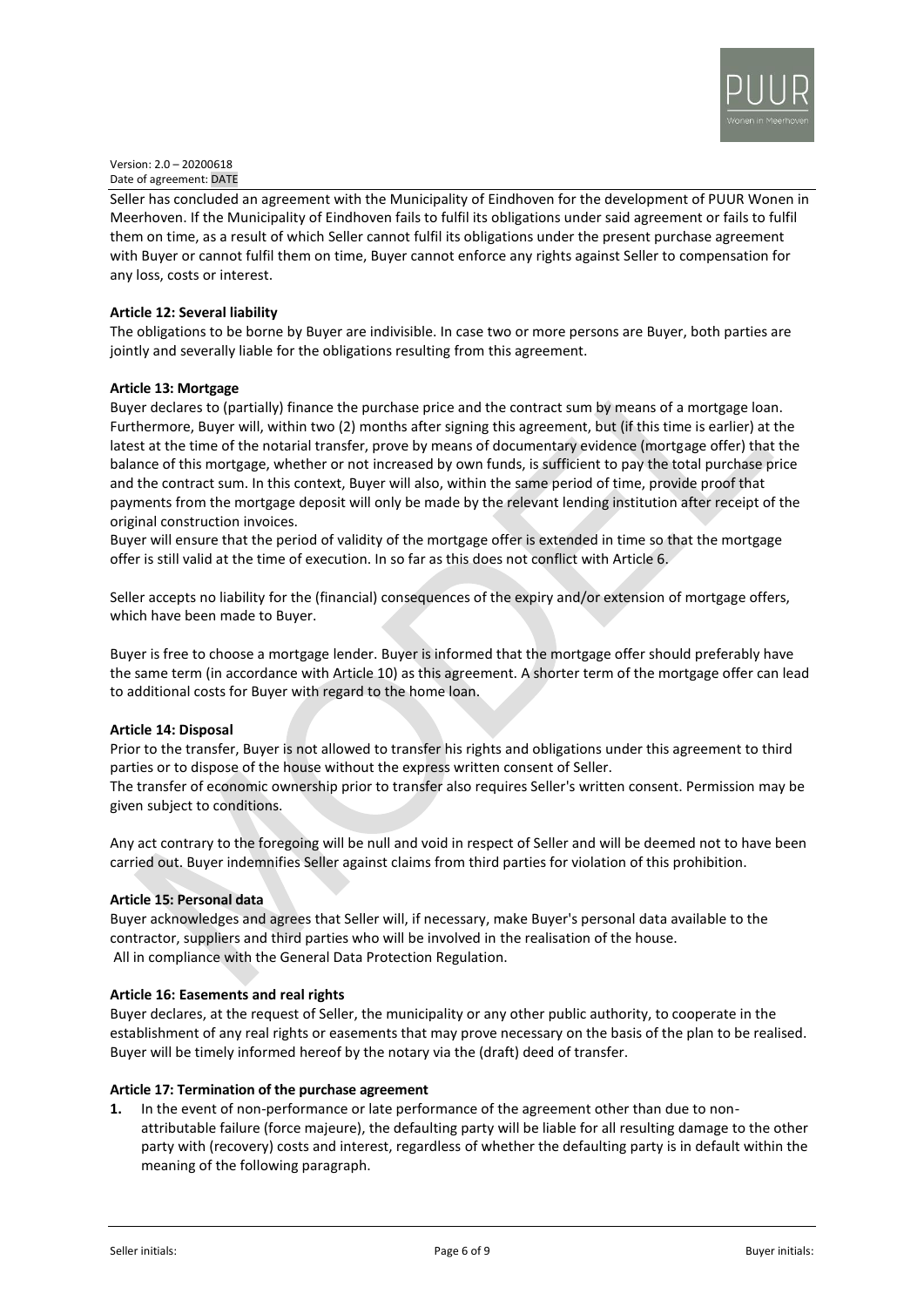

- **2.** If one of the parties, after having been given notice of default in writing, with acknowledgement of receipt, or by registered letter or bailiff's writ, fails to fulfil one or more of its obligations for eight (8) days, this party will be in default, and the other party will be entitled to terminate the purchase agreement without judicial intervention by means of a written statement to the notary.
- **3.** a. if the other party terminates the purchase agreement in accordance with the provisions of paragraph 2, the defaulting party will forfeit to the other party a penalty of 10% of the purchase price, payable without judicial intervention;
	- b. if the other party desires execution of the agreement, the defaulting party will forfeit to the other party, without judicial intervention, a penalty, payable without judicial intervention, of three per mille of the purchase price for each day that expires from the start of the day of default until the day of fulfilment, without prejudice to the right of the other party to terminate the purchase agreement after expiry of a new term of at least another eight (8) days.
	- c. if the other party, after having in the first instance demanded performance of the purchase agreement, as yt terminates the purchase agreement due to the continued default of the defaulting party, the defaulting party will as yet forfeit the penalty of 10% of the purchase price instead of the penalties referred to under b. above, unless the sum of the penalties of three per mille per day referred to under b. above already amounts to more than 10% of the purchase price, in which case the defaulting party will forfeit this higher sum.
- **4.** Paid or owed penalties will be deducted from compensation owing with interest and costs.

# **Article 18: Turnover tax and transfer tax**

If the percentage and/or provisions of the turnover tax and/or transfer tax are changed by the government, settlement will take place between the parties in accordance with these statutory provisions. Any increase or decrease will be charged or credited to Buyer.

# **Article 19: Change of address**

Buyer elects domicile for the execution of this agreement at the address given by him in the present agreement. Changes of address will be communicated in writing to Seller and the contractor.

# **Article 20: Notary**

Buyer agrees in advance to all such provisions which the notary deems useful or necessary on the basis of these additional provisions or otherwise to be included in the deed of transfer.

# **Article 21: Extension of time period**

Where this purchase agreement and supplementary agreement state a period of less than one month, within which Seller must perform certain actions or make certain announcements, this period will be extended if, due to a holiday arrangement or winter closure, Seller's business will be closed for a period of three (3) working days or longer.

In such a case, Seller will be given the opportunity to perform the intended actions or make announcements within eight days after resumption of the work.

# **Article 22: Consequences for adjacent plots/houses**

Buyer acknowledges that within the framework of the realisation of the present project, it is possible to realise an extension to (some of) the houses in accordance with the existing building plans during the construction phase and within the requirements of the environmental permit issued at that time. The extension has been projected as an extension of the houses in question. In connection with this, easements are or will be established at the time of transfer in accordance with Buyer's obligation to tolerate that any adjacent houses (both during the construction phase and afterwards, within a period of five (5) years after delivery of the house on the dominant property) will be extended in accordance with the single permit existing during the construction phase, whereby a common wall will be built on the boundary of the house sold and the adjacent house and/or that the common wall present on the boundary will be used for anchoring or beams for the extension and/or that common wall will, if necessary, be temporarily removed for the extension up to the centre of that wall.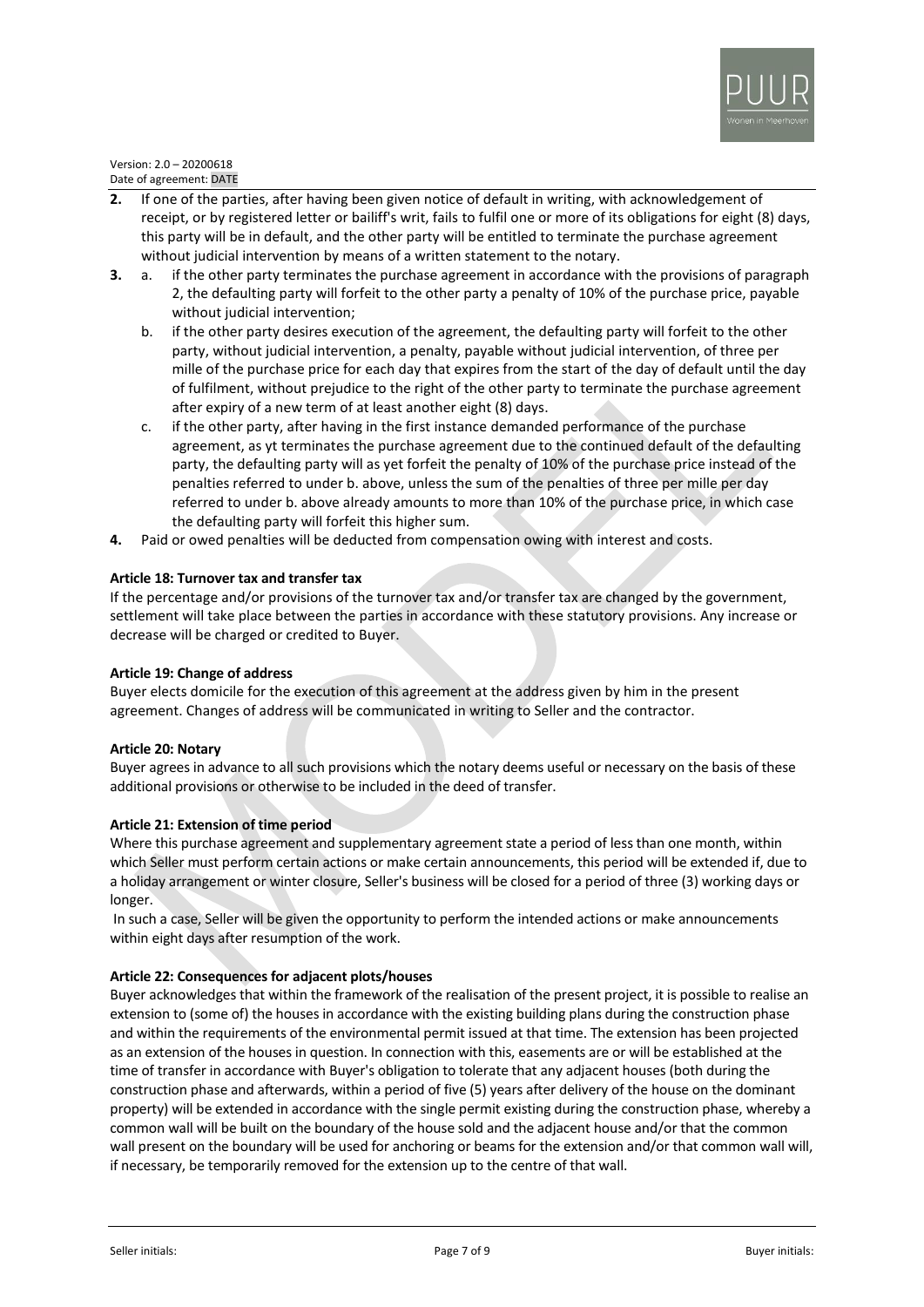

#### **Article 23: Authority to make changes/adaptations**

Seller is at all times authorised, without Buyer's approval and right to compensation, to make adjustments and changes and/or not to realise parts of the project if there is reason to do so in Seller's exclusive judgment. When making adjustments and changes, this also explicitly includes changing and modifying house types. Buyer expressly acknowledges and agrees to this authority.

All insofar as the above does not conflict with Article 2 of the General Conditions accompanying the building contract, which article in connection with the above relates exclusively to the realisation of the plot described in the preamble with the house to be built thereon.

### **Article 24**

- **1.** The artist impressions in the sales brochure are indicative. No rights can be derived therefrom. The colours in the artist impressions may not entirely represent the actual colours to be applied in the new building plan of which the house is part.
- **2.** The landscaping of the public area is the responsibility of the municipality. The artist impressions, situation drawings and other plan drawings concerning the public area and the project included in the sales brochure are indicative only. No rights can therefore be derived from said drawings.
- **3.** Buyer cannot derive any rights from what has been stipulated/recorded in the permit application, the environmental permit and the accompanying drawings, unless the documents referred to in this article form part of the documents referred to under preamble I of this agreement.

| <b>Signed in Nieuwegein</b>                                                                 |  |       | Signed in Eindhoven                                                        |  |        |  |                                                   |  |
|---------------------------------------------------------------------------------------------|--|-------|----------------------------------------------------------------------------|--|--------|--|---------------------------------------------------|--|
| on                                                                                          |  | /2020 |                                                                            |  | on     |  | /2020                                             |  |
| Seller:                                                                                     |  |       |                                                                            |  | Buyer: |  |                                                   |  |
| H.J.H. Trebbe                                                                               |  |       |                                                                            |  |        |  |                                                   |  |
| Buyer declares to have received a copy of:                                                  |  |       |                                                                            |  |        |  |                                                   |  |
| Appendix 1:                                                                                 |  |       | Situation drawing dated XX/05/2020                                         |  |        |  |                                                   |  |
| Appendix 2:                                                                                 |  |       | Building contract (MODEL version 4.0 - dated 27/05/2020)<br>dated<br>/2020 |  |        |  |                                                   |  |
| Appendix 3:                                                                                 |  |       |                                                                            |  |        |  | Special charges and encumbrances dated 15/05/2020 |  |
| A certified copy of the above situation drawing is filed with the notary mentioned under I. |  |       |                                                                            |  |        |  |                                                   |  |

# **Signed in Eindhoven**

on **/ /2020**

Buyer: